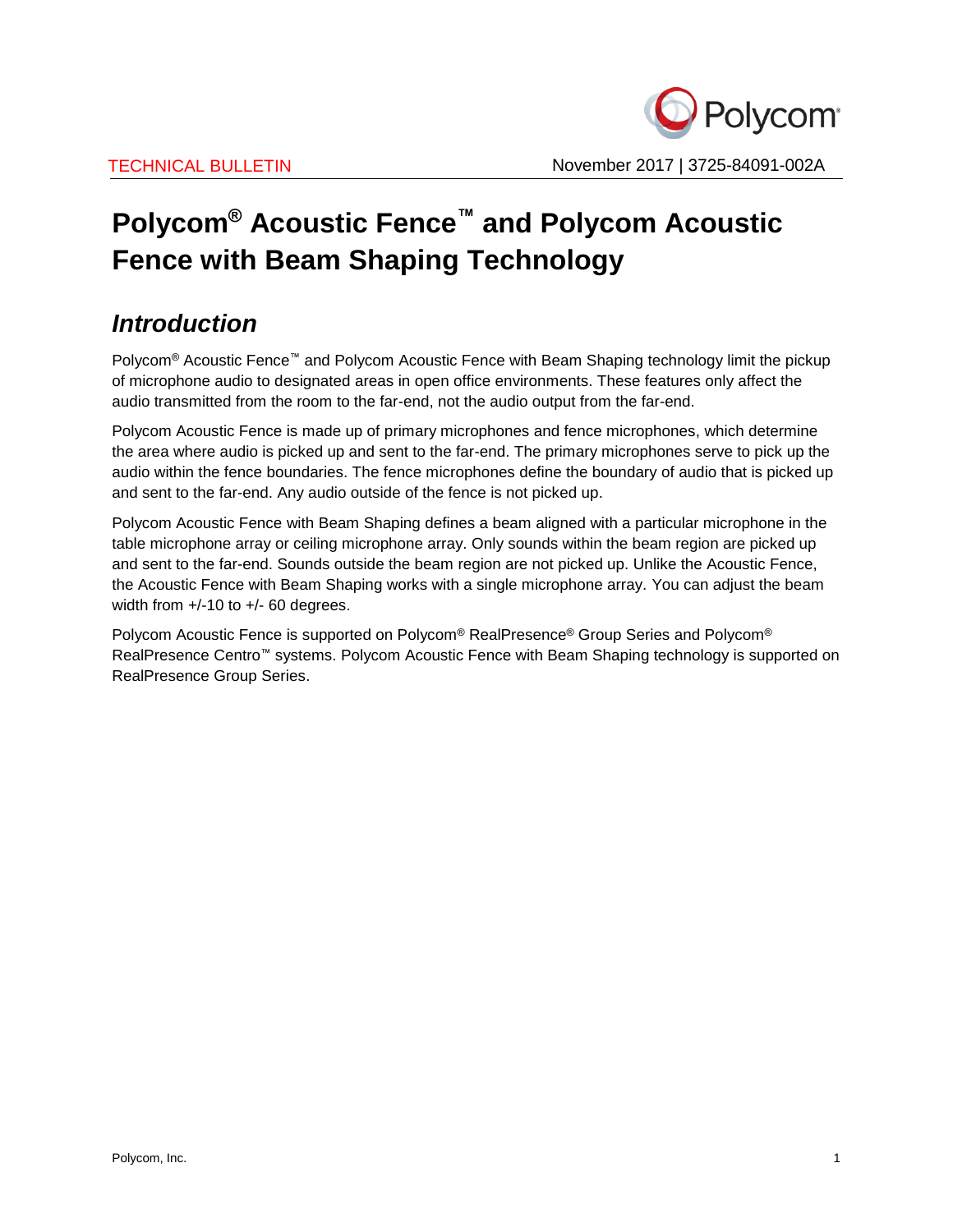# **Polycom Acoustic Fence**

The Polycom Acoustic Fence feature determines whether sounds are outside or inside the fence region by comparing the strength of the sound at the fence microphone with the strength of sound at the primary microphone. For sounds inside the fence region, the sound should be stronger at the primary microphone relative to the fence microphone. Alternatively, for sounds outside the fence region, the sound should be stronger at the fence microphone relative to the primary microphone.

## *Polycom Acoustic Fence Microphone Array*

The fence ceiling microphone array is specially processed to develop a null of approximately +/- 45 degrees centered where the dot is located on the ceiling microphone array, as shown below. This null helps substantially in discriminating between sounds originating inside versus outside the fence region. Therefore, in hanging the fence ceiling microphone array, it is very important to rotate the ceiling microphone arrays so that the dot points to the middle of the fence region. Roughly, sounds outside the +/- 45 degree beam width are outside the fence region whereas sounds inside the +/- 45 degree beam width are inside the fence region.

### **Ceiling Microphone Array**



# **Polycom Acoustic Fence with RealPresence Group Series**

This section includes information on configuring Polycom Acoustic Fence with RealPresence Group Series.

## *Configuration Options for Polycom Acoustic Fence*

Configuration for Acoustic Fence includes a primary microphone and fence microphones. All possible configurations for Acoustic Fence with RealPresence Group Series are listed in the following table.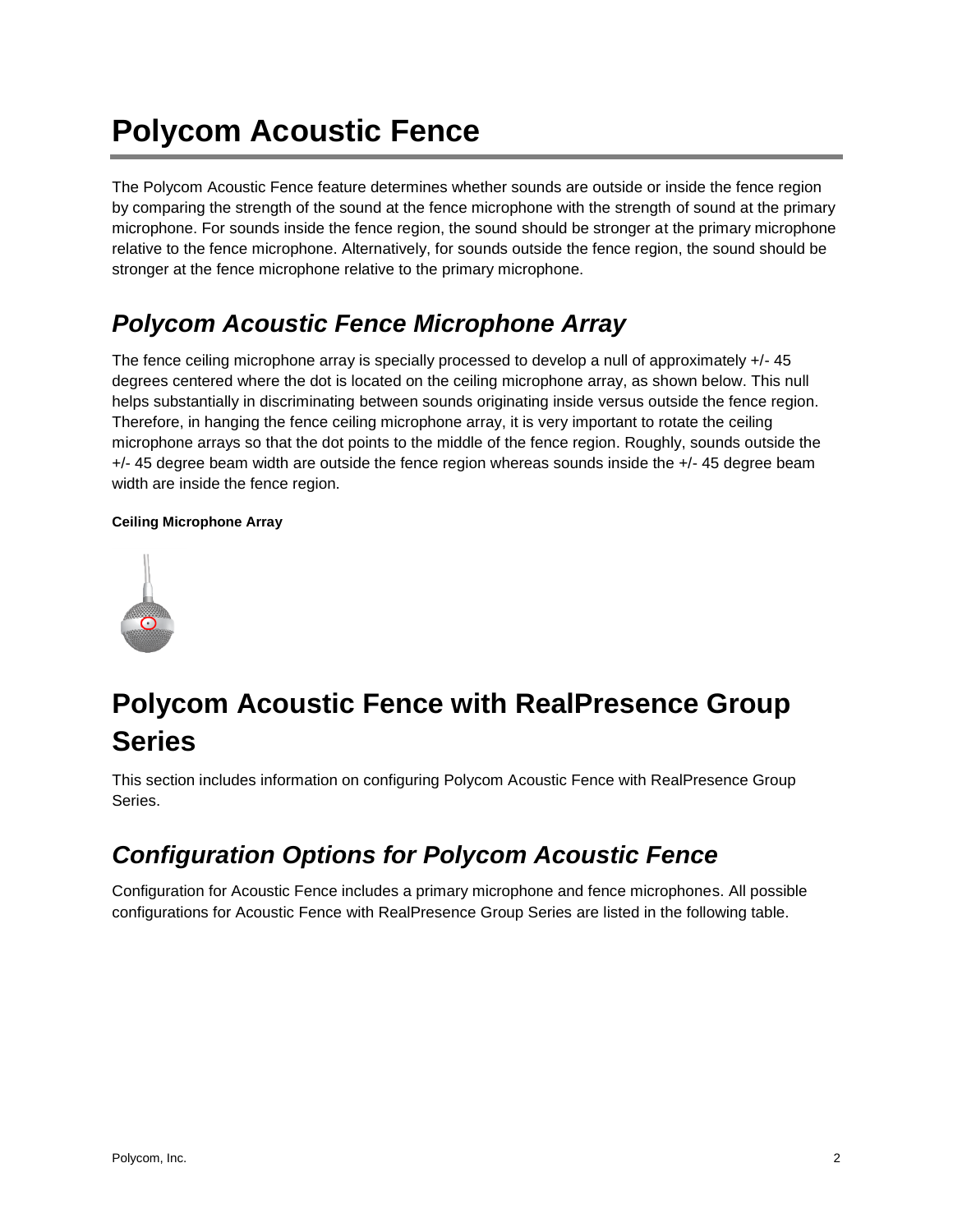| <b>Primary Microphone</b>      | Fence Microphone                                                           | Configuration                                                                                                                                                                                                                                                           |
|--------------------------------|----------------------------------------------------------------------------|-------------------------------------------------------------------------------------------------------------------------------------------------------------------------------------------------------------------------------------------------------------------------|
| 1 ceiling microphone array     | 2 to 3 ceiling microphone<br>arrays                                        | Rotate fence ceiling microphone array so that<br>the dot points to the primary microphone<br>area. The region opposite the dot is the area<br>where unwanted sounds occur. The last<br>ceiling microphone array in the daisy-chained<br>link is the primary microphone. |
| 1 or 2 table microphone arrays | 1 ceiling array directly<br>above table microphone<br>arrays               | The primary pick-up area is $a \sim +/- 45$ degree<br>area beneath the ceiling microphone array.<br>Rotation isn't necessary for this configuration.                                                                                                                    |
| 1 or 2 table microphone arrays | 2 to 3 ceiling microphone<br>arrays                                        | Rotate the fence ceiling microphone arrays<br>so that the dot points to the primary<br>microphone area. The region opposite the dot<br>is the area where unwanted sounds occur.                                                                                         |
| EagleEye™ Acoustic             | 1 to 2 table microphone<br>arrays (these microphones<br>form the fence)    | Place a single table microphone array behind<br>the talker.<br>With 2 table microphone arrays, place one to<br>the left of the talker and one to the right.                                                                                                             |
|                                | Up to 3 ceiling microphone<br>arrays (these microphones<br>form the fence) | Rotation isn't necessary for this configuration.                                                                                                                                                                                                                        |
|                                |                                                                            | One ceiling microphone: Place the<br>microphone directly over EagleEye Acoustic<br>camera. Two or more microphones:                                                                                                                                                     |
|                                |                                                                            | Rotate the fence ceiling microphone array so<br>that the dot points to EagleEye Acoustic<br>camera. The region opposite the dot is the<br>area where unwanted sounds occur.                                                                                             |
| Headset                        | Microphone on laptop or<br>webcam                                          | The pickup area is within a few inches of the<br>headset microphone. This is implemented on<br>RealPresence Desktop and RealPresence<br>Mobile.                                                                                                                         |

### **Polycom Acoustic Fence Configurations**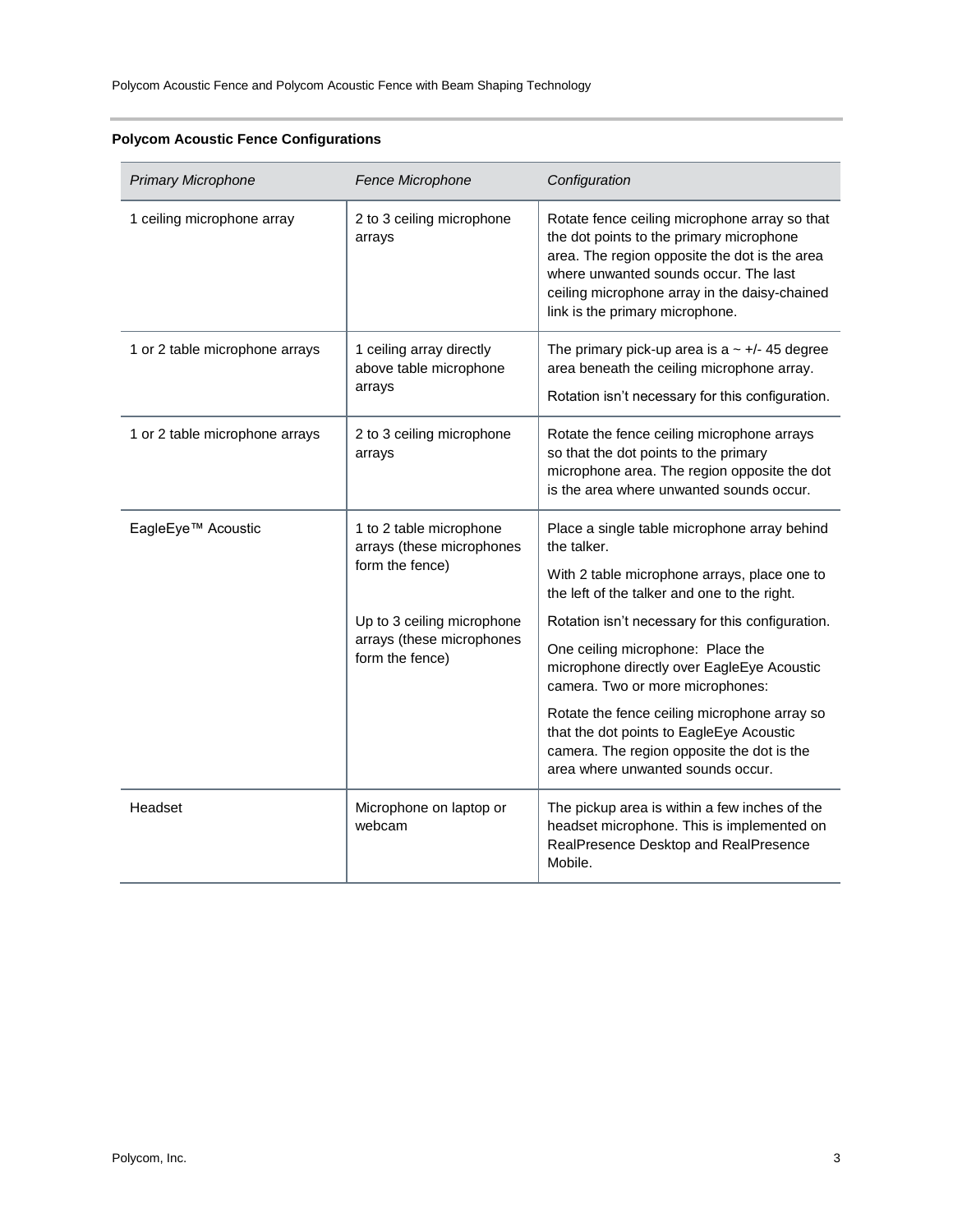### **Example Configuration Layouts for Polycom Acoustic Fence**

The section includes example Acoustic Fence configurations with RealPresence Group Series.

The following example shows a single ceiling microphone array connected to a Polycom camera or table microphone array connected to a RealPresence Group Series system.

#### **Single Ceiling Microphone Array with RealPresence Group Series**

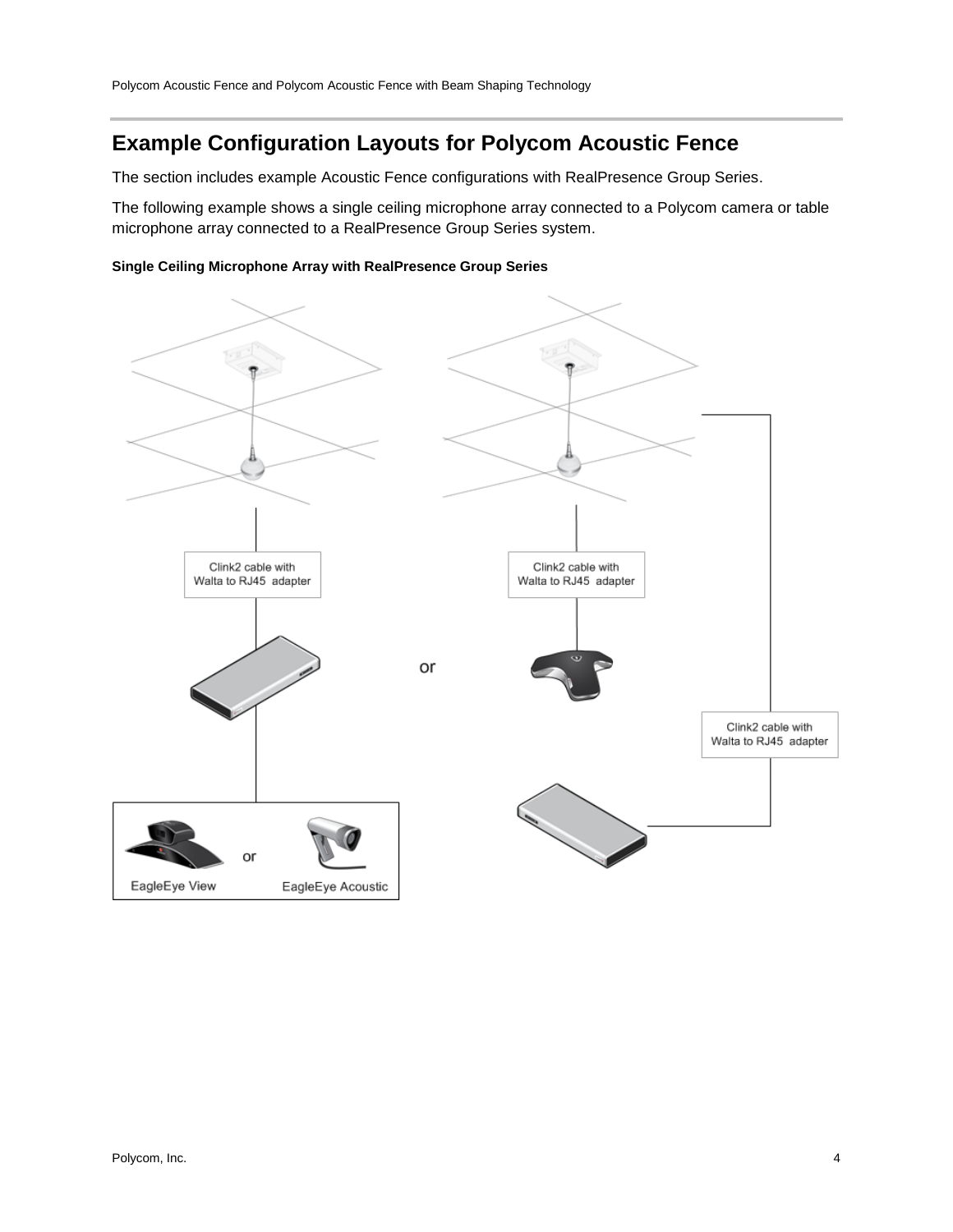In the following example configuration, the ceiling microphones that make up the fence all point towards the central ceiling or table microphone array, which are connected to the RealPresence Group Series system.





The following example configurations show a fence with table microphone arrays and a Polycom EagleEye Acoustic camera.

#### **Single Microphone Array with EagleEye Acoustic Camera**

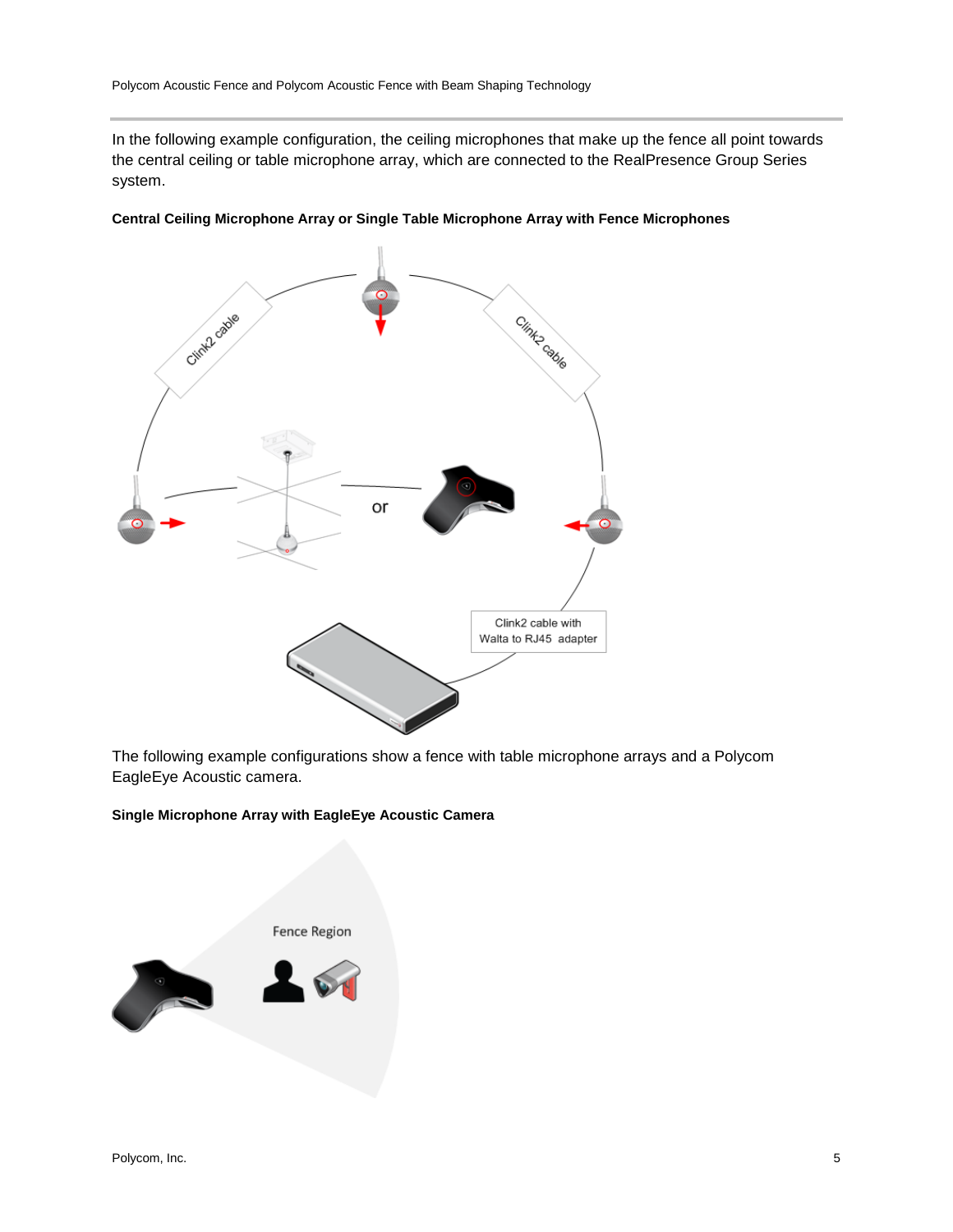Polycom Acoustic Fence and Polycom Acoustic Fence with Beam Shaping Technology

#### **Two Microphone Arrays with EagleEye Acoustic Camera**



# **Polycom Acoustic Fence with RealPresence Centro**

This section includes information on configuring Polycom Acoustic Fence with RealPresence Centro.

### *Configuration Options for Polycom Acoustic Fence*

Configuration for Acoustic Fence with RealPresence Cento includes the system's built-in microphones and fence microphones. All possible configurations for Acoustic Fence are listed in the following table.

#### **Polycom Acoustic Fence Configurations**

| <b>Primary Microphone</b>                     | Fence Microphone                    | Configuration                                                                                                                                                                                                                                                                                                                                       |
|-----------------------------------------------|-------------------------------------|-----------------------------------------------------------------------------------------------------------------------------------------------------------------------------------------------------------------------------------------------------------------------------------------------------------------------------------------------------|
| RealPresence Centro (built-in<br>microphones) | 1 to 3 ceiling microphone<br>arrays | For 2-3 ceiling microphone arrays, rotate<br>fence ceiling microphone arrays so that the<br>dot points to the RealPresence Centro, which<br>is the primary microphone area. The region<br>opposite the dot is the area where unwanted<br>sounds occur.<br>For 1 ceiling microphone array, hang directly<br>over RealPresence Centro. Rotation isn't |
|                                               |                                     | necessary in this configuration.                                                                                                                                                                                                                                                                                                                    |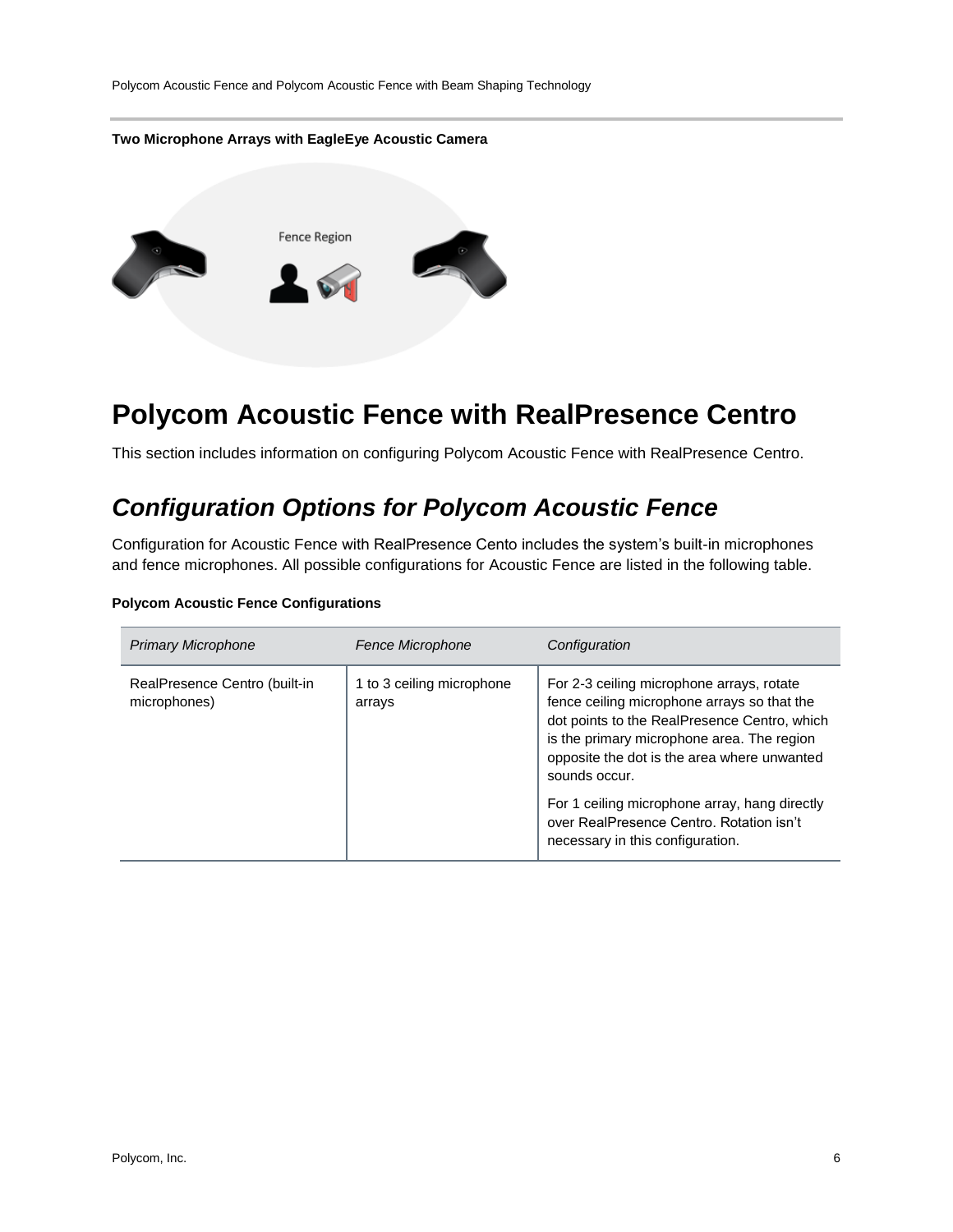### **Example Configuration Layouts of Acoustic Fence Configurations**

The section includes example Acoustic Fence configurations with RealPresence Centro.

The following example shows a single ceiling microphone array connected directly to a RealPresence Centro system.

#### **Single Ceiling Microphone Array with RealPresence Centro**

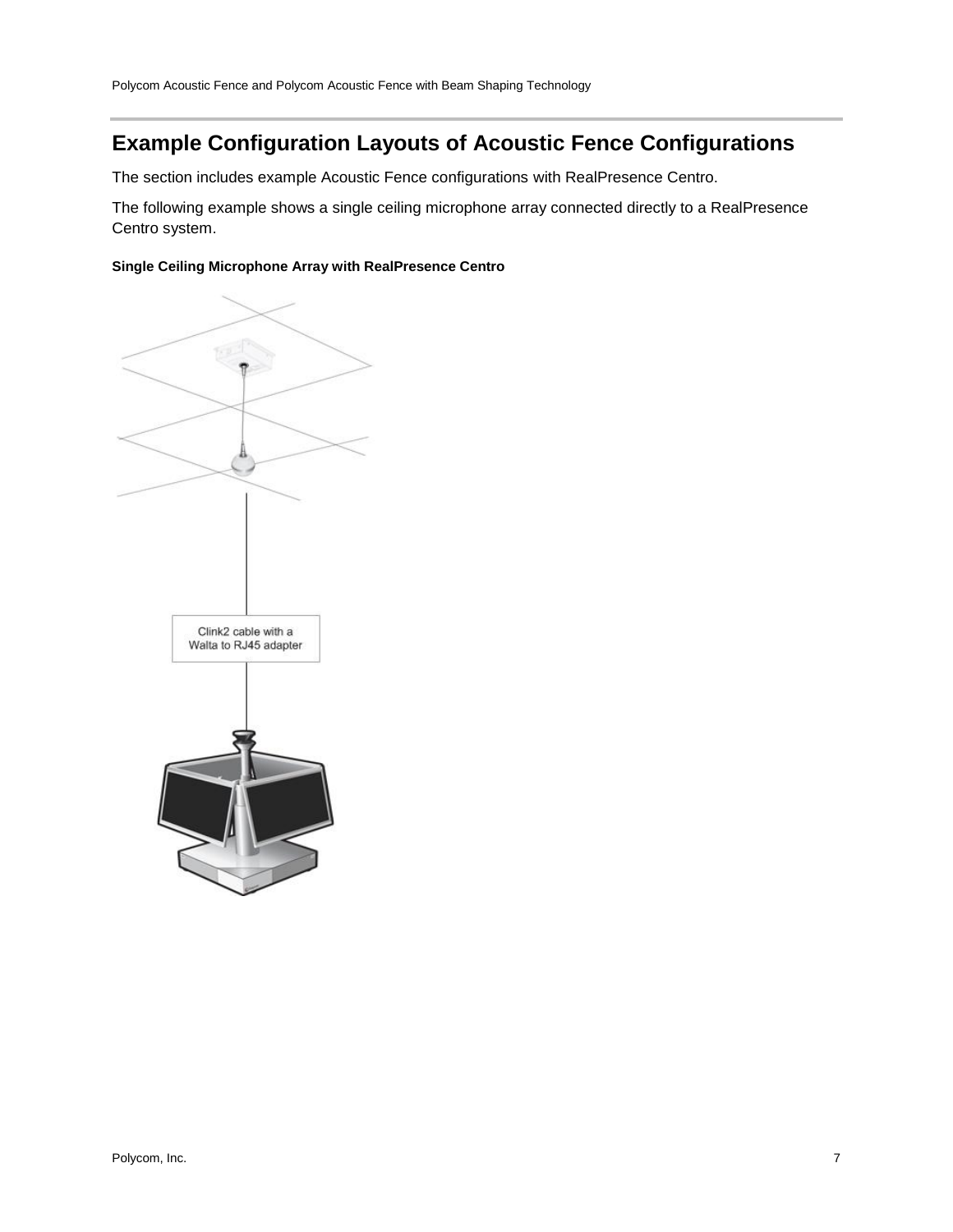In the following example configuration, the ceiling microphones that make up the fence all point towards the RealPresence Centro system, which is the primary microphone area.

### **Fence Microphones with RealPresence Centro**

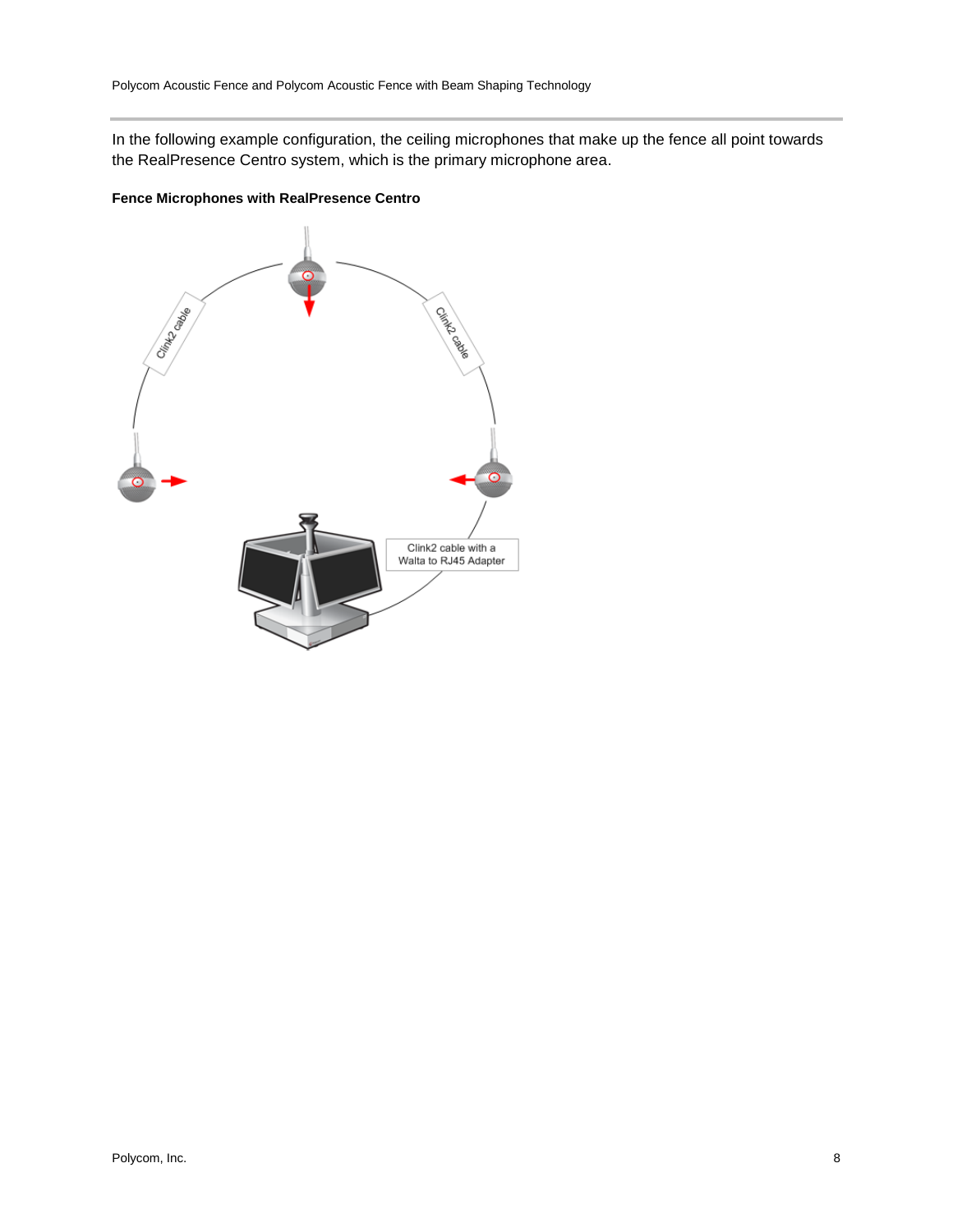# **Polycom Acoustic Fence with Beam Shaping Technology**

Polycom Acoustic Fence with Beam Shaping technology greatly reduces sounds outside a well-defined beam. The beam width can vary from +/- 10 degrees to +/- 60 degrees.

It is important to choose the beam width so that talkers within the desired region are heard by the far-end. When configuring the beam region, start with the widest beam width, then decrease the width if you hear any noise interference. You can adjust the beam width by choosing a number from 0 to 10 in the Acoustic Fence Sensitivity menu, where 10 corresponds to the widest beam angle of +/- 60 degrees and 0 corresponds to the smallest beam angle.

A single table microphone array or a single ceiling microphone array forms the beam by comparing the energy between the microphones in the beam direction with the energies of the other two microphones. All three microphones are contained in a single microphone array.

If two table microphone arrays or two ceiling microphone arrays are connected and facing each other, then the only sounds picked up are inside the intersection of the beams formed by each of the two microphone arrays. In addition, if one table microphone array and one ceiling microphone array are set up, then the only sound picked up is within the intersection of those two beams.

## *Polycom Acoustic Fence with Beam Shaping Technology with RealPresence Group Series*

The following sections provide configuration options and example configurations of Polycom Acoustic Fence with Beam Shaping technology with RealPresence Group Series.

### **Configuration Options for Polycom Acoustic Fence with Beam Shaping Technology**

The following table describes all possible configurations with RealPresence Group Series system microphones.

| Microphone                  | Configuration                                                                                                              |
|-----------------------------|----------------------------------------------------------------------------------------------------------------------------|
| 1 table microphone array    | The beam points along leg with Polycom Logo.                                                                               |
| 2 table microphone arrays   | Each array forms the beam along the leg with the Polycom Logo. The<br>intersection of the two beams is the area of pickup. |
| 1 ceiling microphone array  | The beam points in the direction of the dot.                                                                               |
| 2 ceiling microphone arrays | Each array forms the beam in the direction of its dot. The intersection of<br>the two beams is the area of pickup.         |

### **Polycom Acoustic Fence with Beam Shaping Configurations**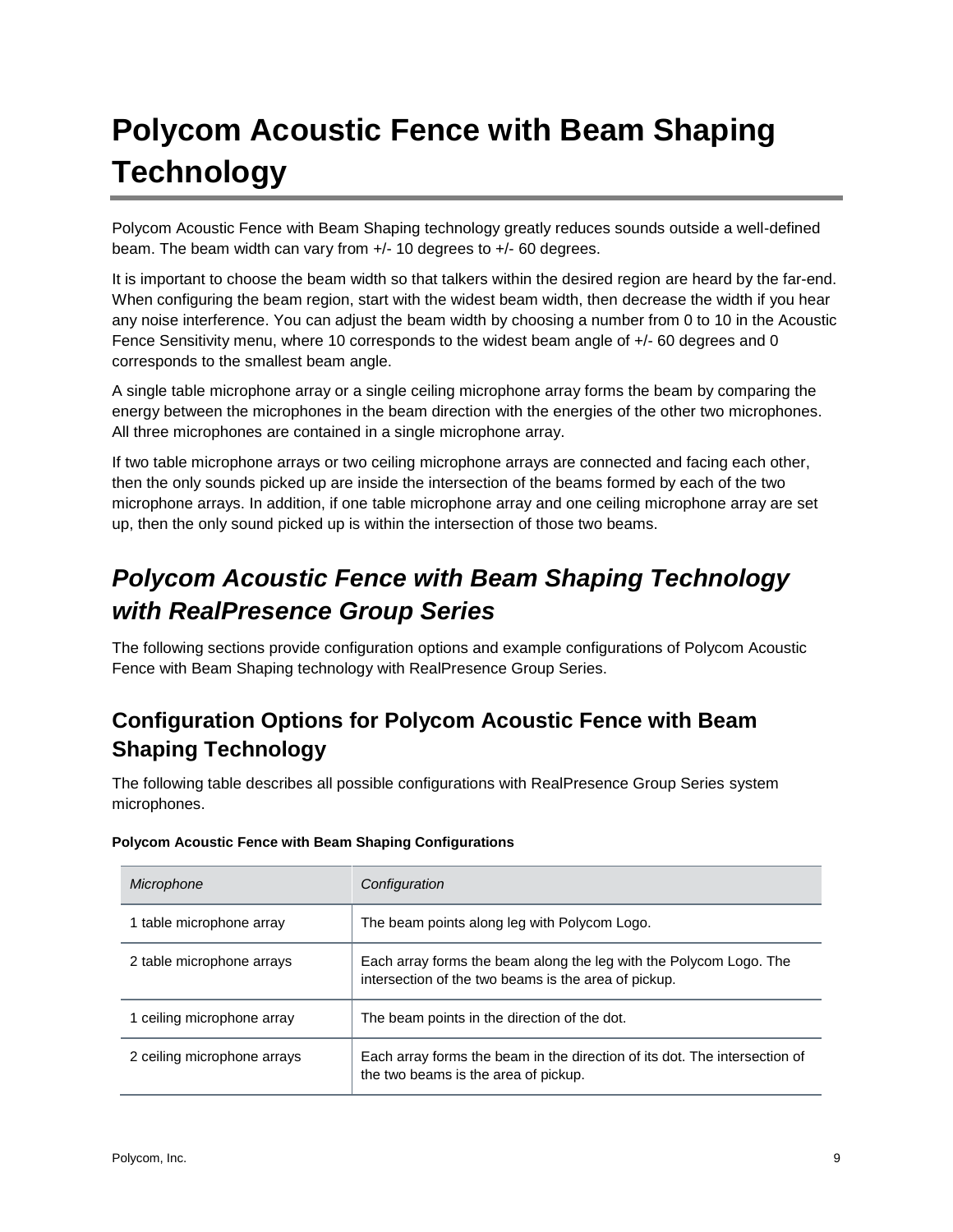Polycom Acoustic Fence and Polycom Acoustic Fence with Beam Shaping Technology

| Microphone                                                 | Configuration                                                                                                                                                                                                                                                                                                                                                                                                                                                                                          |
|------------------------------------------------------------|--------------------------------------------------------------------------------------------------------------------------------------------------------------------------------------------------------------------------------------------------------------------------------------------------------------------------------------------------------------------------------------------------------------------------------------------------------------------------------------------------------|
| 1 table microphone array and 1<br>ceiling microphone array | For table microphone arrays, the beam points along leg with Polycom<br>Logo. For ceiling microphone arrays, the beam points in the direction of<br>dot. The intersection of the two beams is the area of pickup.                                                                                                                                                                                                                                                                                       |
| EagleEye Acoustic (built-in<br>microphone array)           | Use the Eagle Eye Acoustic camera alone. The beam points directly from<br>the front of the camera and the center of the video image. The speaker<br>must be in front of the camera, as off-axis sounds are rejected. Open the<br>RealPresence Group Series system web interface and navigate to<br>Admin Settings > General Settings > System Settings > Polycom<br>Labs. Enable Acoustic Fence with Beam Shaping. At Beam Mode,<br>select Fixed Beam. Choose the beam width to suit your environment. |

### *Example Layouts of Polycom Acoustic Fence with Beam Shaping Technology with RealPresence Group Series Systems*

The following examples describe layouts for the Polycom Acoustic Fence with Beam Shaping using table microphone arrays, ceiling microphone arrays, and EagleEye Acoustic camera for RealPresence Group Series systems.

### **Single Microphone Array**



 $\bigcirc$  Audio inside the beam is picked up



Audio outside the beam is reduced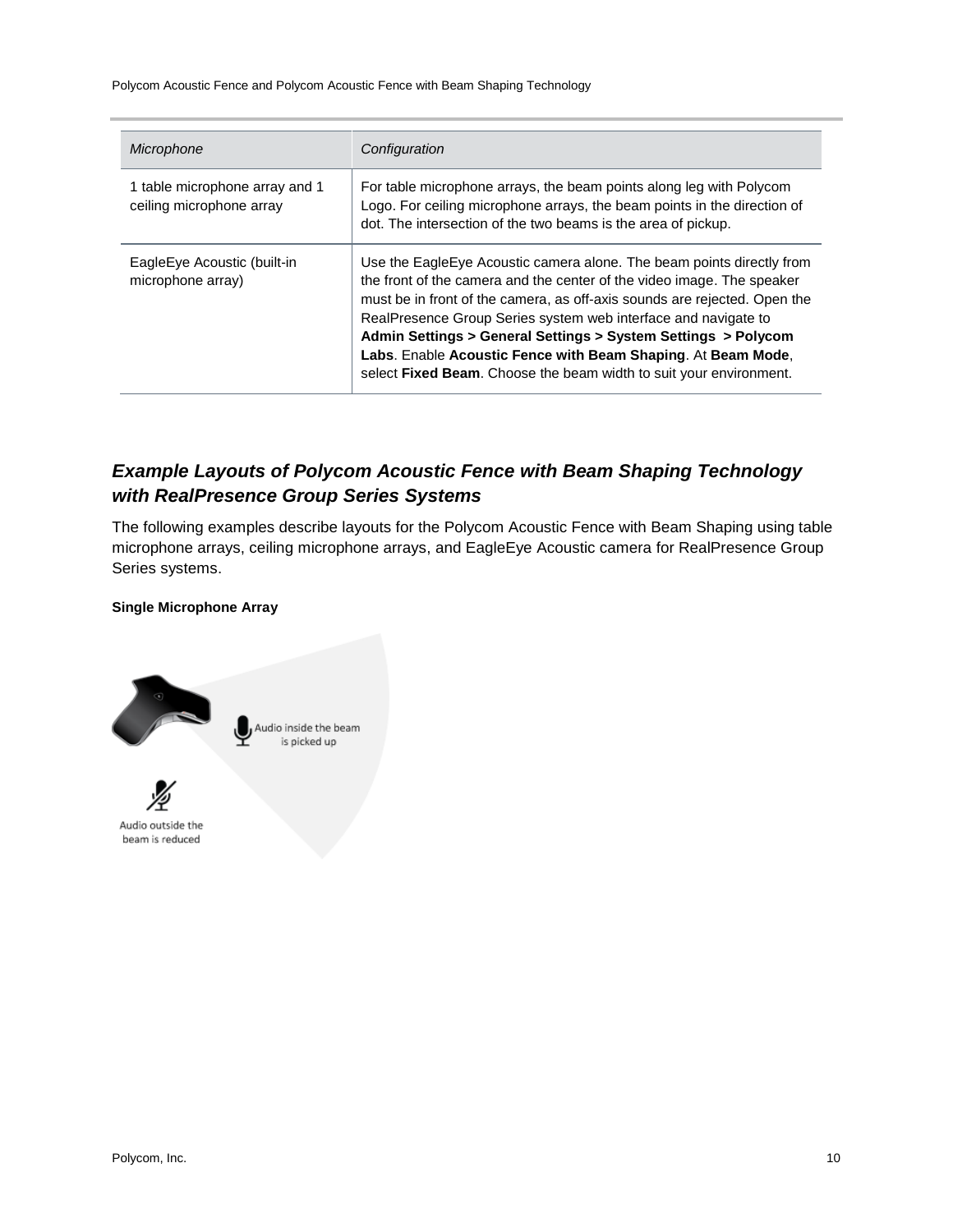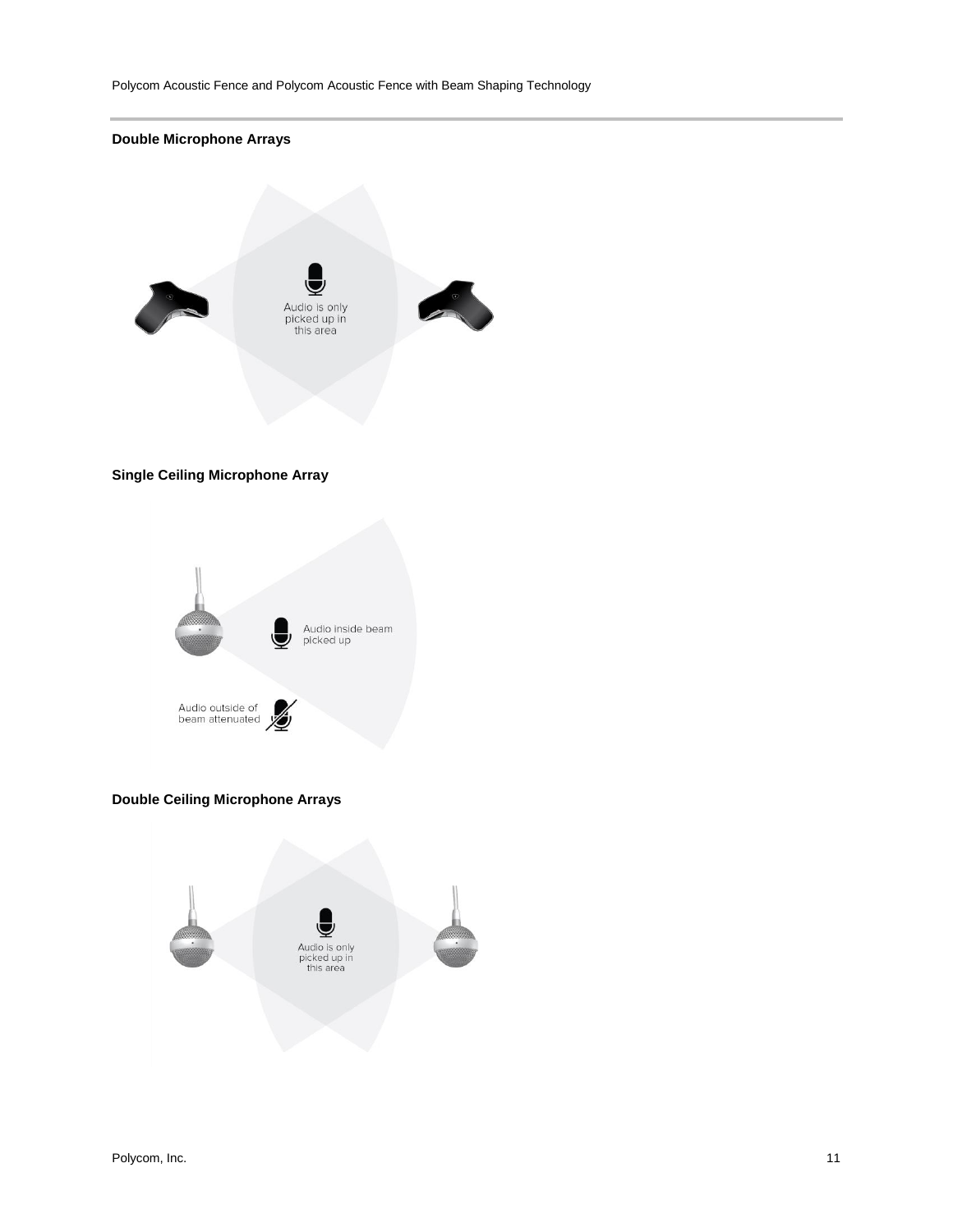Polycom Acoustic Fence and Polycom Acoustic Fence with Beam Shaping Technology